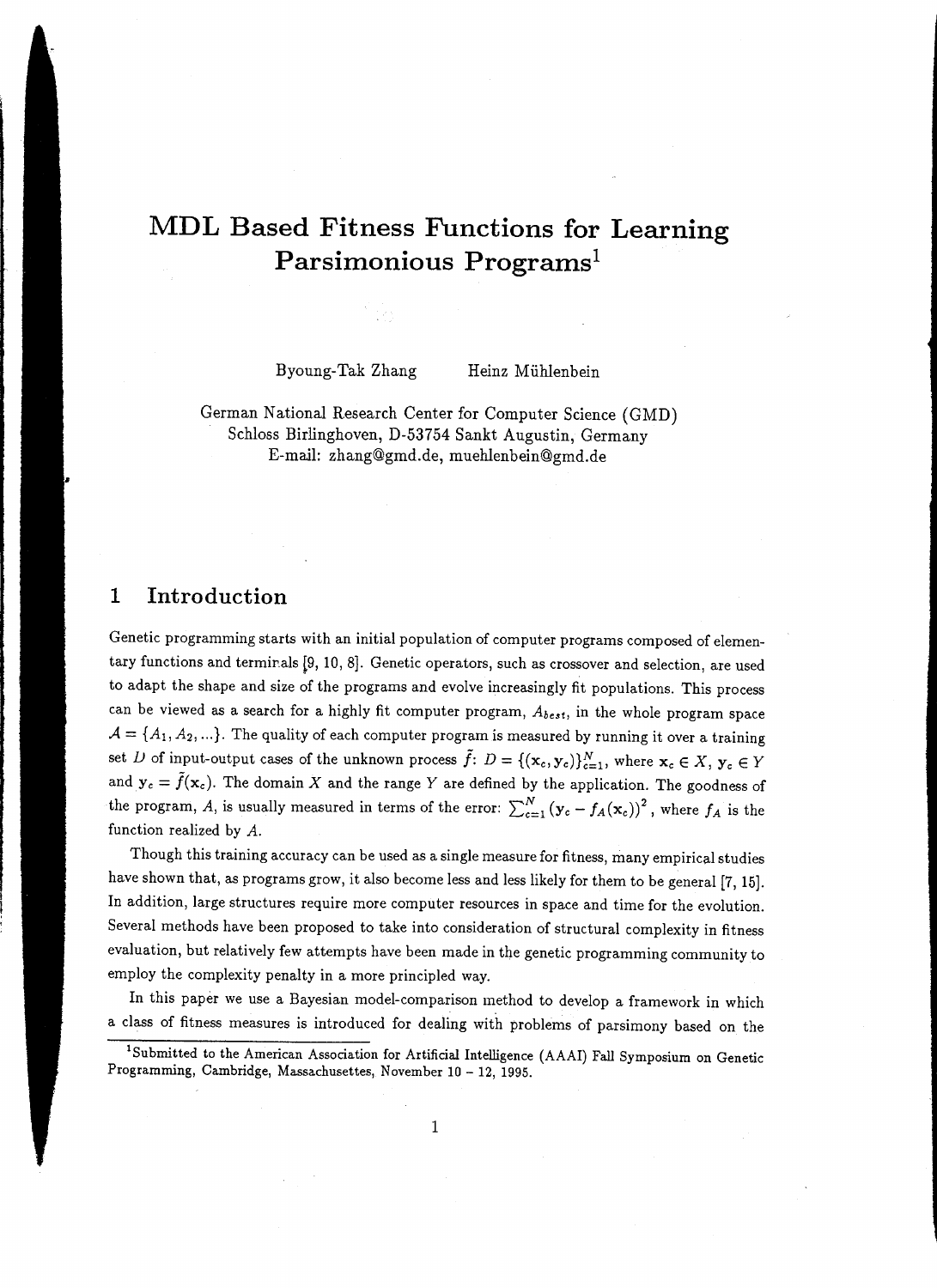minimum description length (MDL) principle [13). We then describe an adaptive technique for putting this fitness function into practice. It automatically balances the ratio of training accuracy to solution complexity without losing the population diversity needed to achieve a desired training accuracy. The effectiveness of the method is shown in the context of evolving neural networks based on noisy training data. We also discuss the relationship of this work with other MDL based approaches to tree induction.

## **2 Deriving MDL-Based Fitness Functions**

As outlined in the introduction, the goal of genetic programming can be formulated as finding a program or model,  $A$ , whose evaluation  $f_A$  best approximates the underlying relation  $f$ , where the approximation quality is measured by

$$
E(D|A) = \frac{1}{N} \sum_{c=1}^{N} (\mathbf{y}_c - f_A(\mathbf{x}_c))^2.
$$
 (1)

Considering the program as a Gaussian model of the data, the likelihood of the training data is described by

$$
P(D|A) = \frac{1}{Z(\beta)} \exp(-\beta E(D|A)), \qquad (2)
$$

where  $Z(\beta)$  is a normalizing constant, and  $\beta$  is a positive constant determining the sensitivity of the probability to the error value.

Bayes' rule states that the posterior probability of a model is:

$$
P(A|D) = \frac{P(D|A)P(A)}{P(D)} \tag{3}
$$

where P(A) *is* the rrior probability of the *models* and

$$
P(D) = \int P(D|A)P(A)dA.
$$
 (4)

The most plausible model given the data is then inferred by comparing the posterior probabilities of all models. Since  $P(D)$  is the same for all models, for the purposes of model comparison, we need only compute

$$
P(D|A)P(A). \t\t(5)
$$

A complex model with many parameters will have a broad distribution of priors, i.e. a small  $P(A)$ value, and hence a small  $P(A|D)$  value. A simpler, more constrained model will have a sharper prior and thus a large  $P(A|D)$  value. For the more complex model to be favored over the simpler one, it must achieve a much better fit to the data. Thus Bayesian model-comparison techniques choose between alternative models by trading off this measure of the simplicity of a model against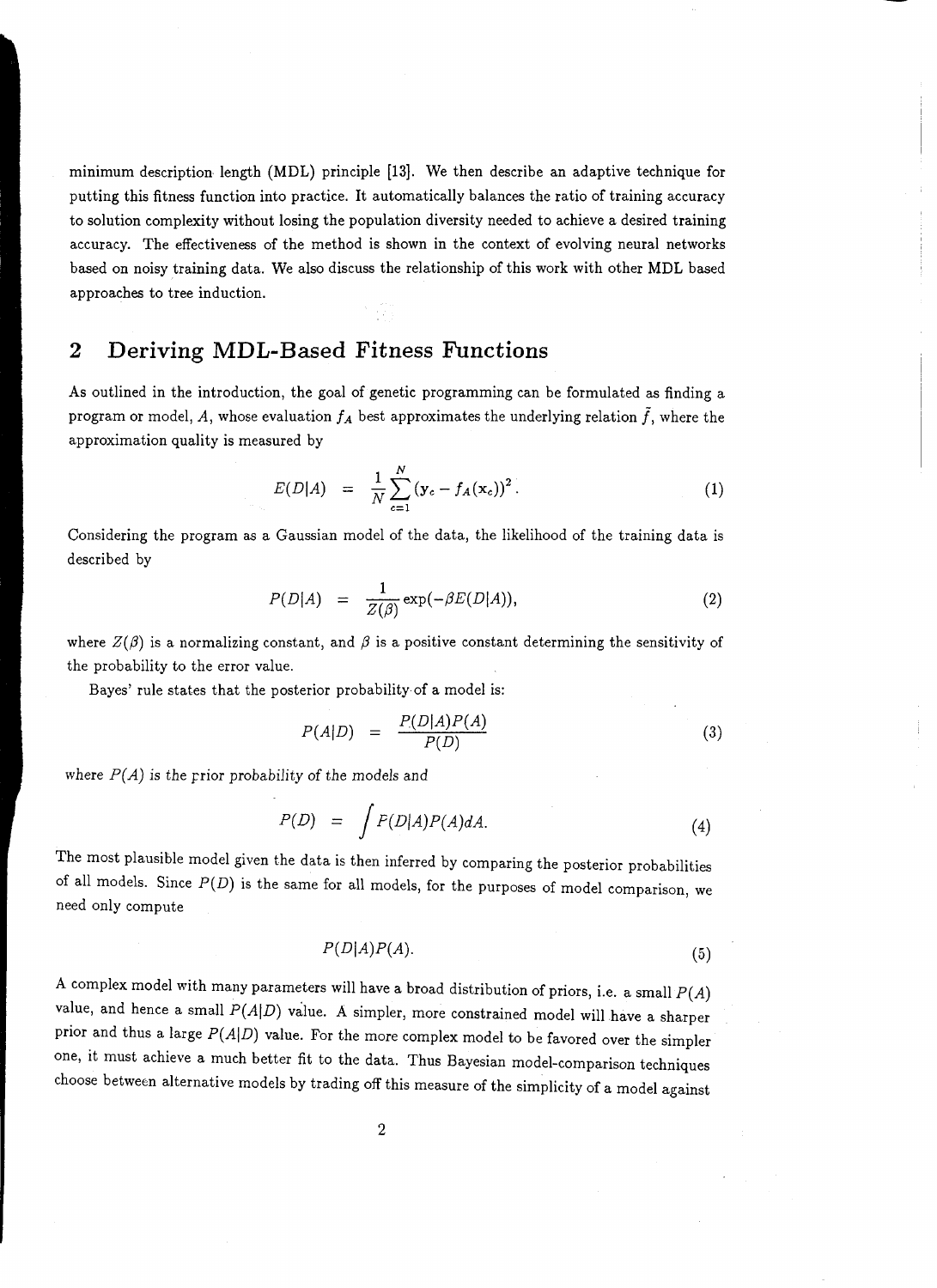the data misfit. Thus it is reasonable to define the evolutionary process of genetic programming as the maximization of the posterior probability:

$$
A_{best} = \arg\max_{A_i \in \mathcal{A}} \left\{ P(A_i|D) \right\} = \arg\max_{A_i \in \mathcal{A}} \left\{ P(D|A_i)P(A_i) \right\}.
$$
 (6)

Though the Bayesian inference is very useful in theory, it is not very convenient to deal with in practice. Alternatively, we can use the model complexity; according to coding theory [12], if  $P(\mathbf{x})$ is given, then its code length is given as  $L(P(x)) = -\log(P(x))$ . Maximizing  $P(D|A)P(A)$  is thus  $\frac{\lambda}{\lambda}$ equivalent to minimizing the total code length:

$$
L(A|D) = L(P(D|A)P(A)) = -\log(P(D|A)P(A)) = L(D|A) + L(A),
$$
\n(7)

where  $L(D|A) = -\log P(D|A)$  and  $L(A) = -\log P(A)$ . Here  $L(D|A)$  is the code length of the data when encoded using the model A as a predictor for the data D, and  $L(A)$  is the length of the model itself. This leads to the minimum description length (MDL) principle [13, 3] where the goal is to obtain accurate and parsimonious estimates of the probability distribution. The idea is to estimate the simplest density that has high likelihood by minimizing the total length of the description of the data:

$$
A_{best} = \arg \min_{A_i \in \mathcal{A}} \left\{ L(A_i|D) \right\} = \arg \min_{A_i \in \mathcal{A}} \left\{ L(D|A_i) + L(A_i) \right\}. \tag{8}
$$

Minimum complexity estimators are treated in this general form that can be specialized to various cases. The specialization can be done by choosing a set of candidate probability distributions and by choosing a description length for each of these distributions, subject to informationtheoretic requirements. If we assume that the squared errors for the data points are independent and normally distributed about a zero mean, then the density function is

$$
P(D) = \prod_{i,c} P_i^c = \prod_{i,c} \frac{1}{\sqrt{2\pi}\sigma} \exp(-\frac{r_i^c}{2\sigma^2}), \tag{9}
$$

where  $r_i^c$  is the *i*th component of the squared error for the *c*th example, and  $\sigma^2$  is the variance of the Gaussian distribution. The cost of coding using this distribution can be computed from the optimal coding theorem.

As illustrated above, an implementation of MDL typically necessitates knowing the true underlying probability distribution or an approximation of it. In general, however, the distribution of underlying data structure is unknown and the exact formula for the fitness function is impossible to obtain. The key point is that both the Bayesian model comparison and MDL principle reduced to the general criterion consisting of accuracy and parsimony (or training error and complexity) of models that should be balanced. We propose to measure the fitness of a program A given a training set  $D$  in its most general form as

$$
F(A|D) = F_D + F_A = \beta E(D|A) + \alpha C(A), \qquad (10)
$$

3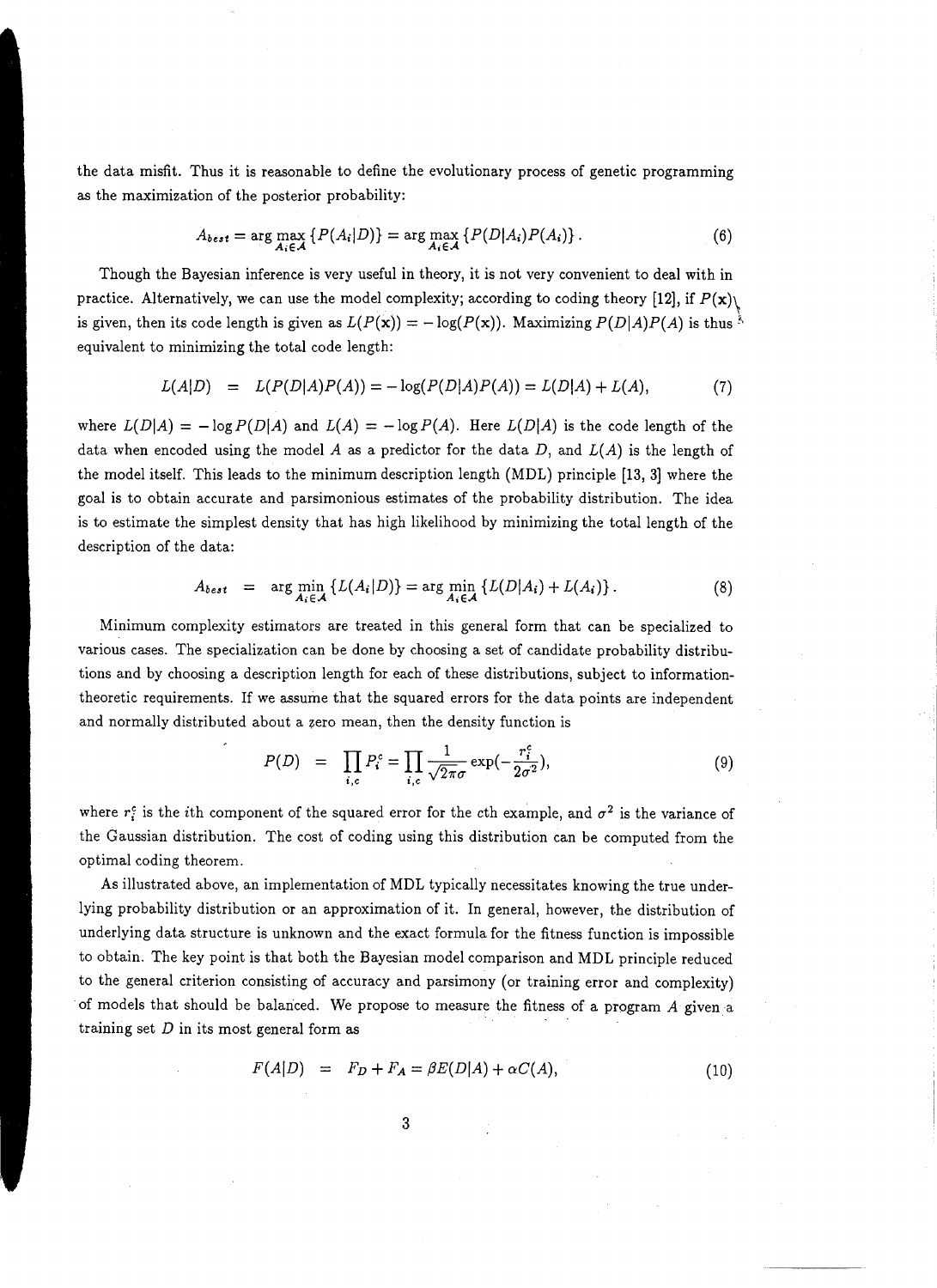where the parameters  $\alpha$  and  $\beta$  control the trade-off between complexity  $C(A)$  and fitting error  $E(D|A)$  of the program. In this framework, genetic programming is considered as a search for a program that minimizes *F(AjD),* or

$$
A_{best} = \arg \min_{A_i \in \mathcal{A}} \left\{ F(A_i|D) \right\} = \arg \min_{A_i \in \mathcal{A}} \left\{ \beta E(D|A_i) + \alpha C(A_i) \right\}. \tag{11}
$$

The following section describes a general adaptive technique that balances  $\alpha$  and  $\beta$  in unknown environments. *!\* 

### **3 The Fitness Function with an Adaptive Occam Factor**

Our basic approach is to fix the error factor at each generation and change the complexity factor adaptively with respect to the error. Let  $E_i(g)$  and  $C_i(g)$  denote the error and complexity of *i*th individual at generation g. For simplicity, we assume  $0 \le E_i(g) \le 1$  and  $C_i(g) > 0$ . Given this, we propose to define the fitness of an individual *i* at generation *g* as follows:

$$
F_i(g) = E_i(g) + \alpha(g)C_i(g). \qquad (12)
$$

Here  $\alpha(g)$  is called the adaptive Occam factor and expressed as

$$
\alpha(g) = \begin{cases} \frac{1}{N^2} \frac{E_{best}(g-1)}{\hat{C}_{best}(g)} & \text{if } E_{best}(g-1) > \epsilon\\ \frac{1}{N^2} \frac{1}{E_{best}(g-1) \cdot \hat{C}_{best}(g)} & \text{otherwise,} \end{cases}
$$
(13)

where N is the size of training set. User-defined constant  $\epsilon$  specifies the maximum training error allowed for the final solution.

Note that  $\alpha(g)$  depends on  $E_{best}(g-1)$  and  $\tilde{C}_{best}(g)$ .  $E_{best}(g-1)$  is the error value of the program which had the smallest (best) fitness value at generation  $g-1$ .  $C_{best}(g)$  is the size of the best program at generation *g* estimated at generation  $g-1$  (see [18] for more details).  $\hat{C}_{best}(g)$ is used for the normalization of the complexity factor. In essense, two adaptation phases are distinguished:

- When  $E_{best}(g-1) > \epsilon$ ,  $\alpha(g)$  decreases as the training error falls since  $E_{best}(g-1) \leq 1$  is multiplied. This encourages fast error reduction at the early stages of evolution.
- For  $E_{best}(g-1) \leq \epsilon$ , in contrast, as  $E_{best}(g)$  approaches 0 the relative importance of complexity increases due to the division by a small value  $E_{best}(g-1) \ll 1$ . This encourages stronger complexity reduction at the final stages to obtain parsimonious solutions.

Note also that the equation (13) is a realization of the general form derived from the MDL approach (10) where  $\beta$  is fixed and  $\alpha$  is expressed as a function of *g*:  $\beta = 1.0$  and  $\alpha = \alpha(g)$ .

The effectiveness of the adaptive Occam method was studied by comparing its performance with that of the baseline fitness function  $F_i(g) = E_i(g) = E(D_N|A_i)$  in evolving sigma-pi neural networks for solving parity problems. The ·complexity of the program was measured as a linear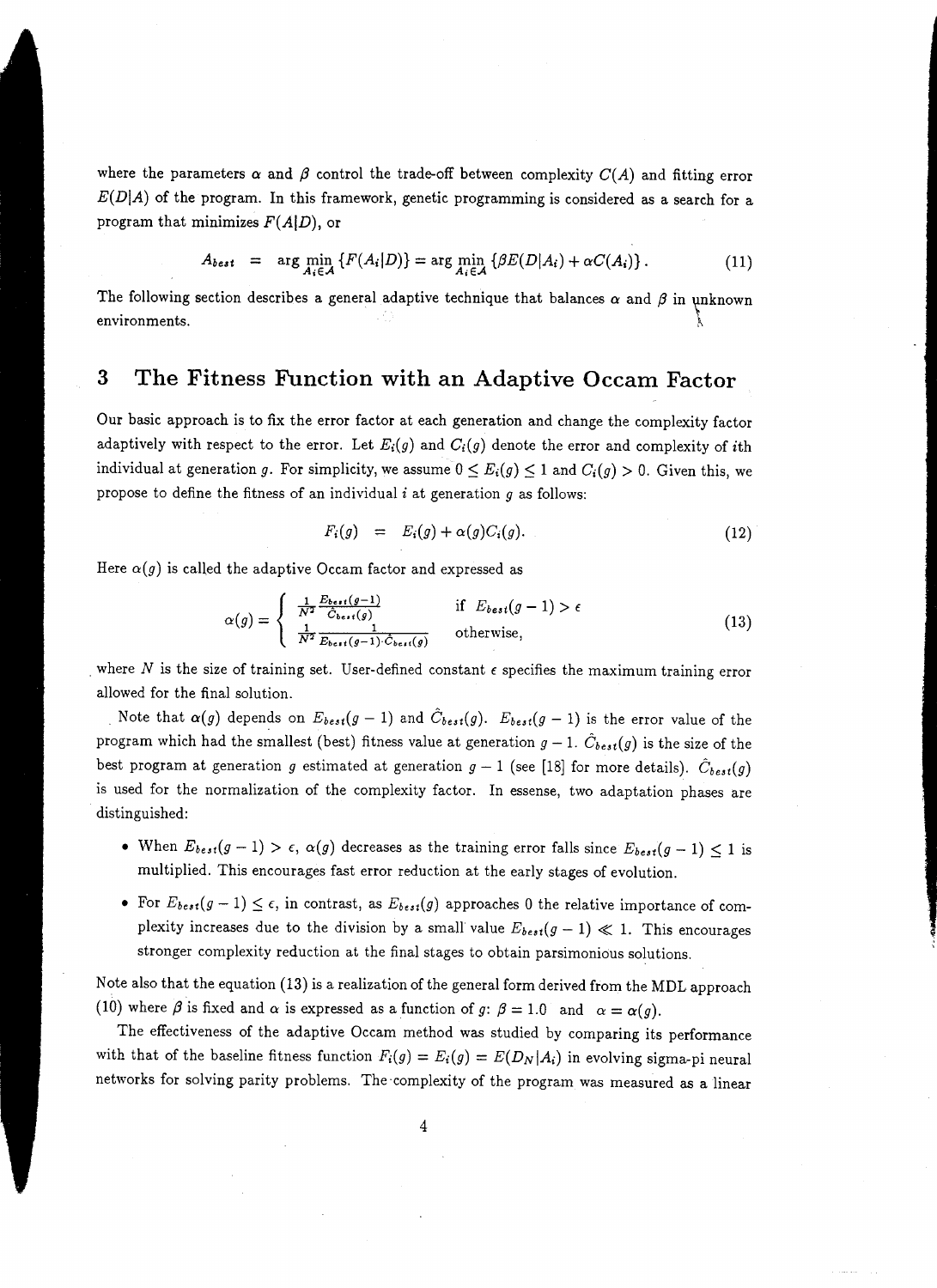sum of the number of weights, units, and layers of the network. Both methods used the same data sets of 7-parity. The training set consisted of 64 examples with 5% noise. The test set contained  $2^7 = 128$  clean data. The population size was  $M = 40$ . For each method, 20 runs were executed to observe the complexity of the best solution and its training and generalization performance at generation  $g_{max} = 100$ .

The first three bar graphs in Figure 1 compare the average network sizes. The corresponding learning and generalization performance of both methods are also compared in the next two graphs. The results show that applying the adaptive Occam method achieves significantly better generalization performance. Whereas the solution size in the baseline method increased without bound, controlling the Occam factor as described in the last section could prune inessential substructures to get parsimonious solutions but without losing the training performance. It is interesting to note that the evolution with the Occam factor achieved better learning performance than without it. This is because the search with complexity penalty focuses more on a smaller search space while the search without it may explore too large a space to be practical. Since the evolution time is limited to the maximum of *gmax* generations, using the adaptive Occam factor can find a solution faster than without it.

We also measured the convergence time to local minima up to *gmax* generations, i.e. the total learning time until the generation from which there is no improvement in the size and performance of the best individual. Figure 1 shows the convergence time as measured in millions of evaluations of arithmetic operations associated with calculating activation values of neural units. Compared with the standard method, the adaptive Occam method converged more than three times faster for this problem.

#### **4 Discussion**

The minimum description length principle has also been used in other tree~based learning algorithms such as CART (2] and ID3 (11]. For the induction of parsimonious decision trees, both CART and ID3 separate growing and pruning phases and the tree complexity is considered only in the pruning phase. This is equivalent to a strategy of "first reducing the error and then reducing the complexity." An implementation of this strategy in the context of genetic programming is not so easy, since, in the genetic programming approach, pruning and growing are interleaved between generations and during the entire learning process. Care must be taken to prune large structures, but without too much loss of structural diversity.

Iba *et a/.* have used the MDL principle in genetic programming to evolve GMDH networks (6] and decision trees (5, 4]. As in ID3, the fitness is defined here as simply the sum of error and complexity costs, followed by a normalization of the total costs. Therefore, the complexity value is as important as the error value in determining the total fitness value of an individual. This works perfectly when the coding scheme exactly reflects the true probability distribution of the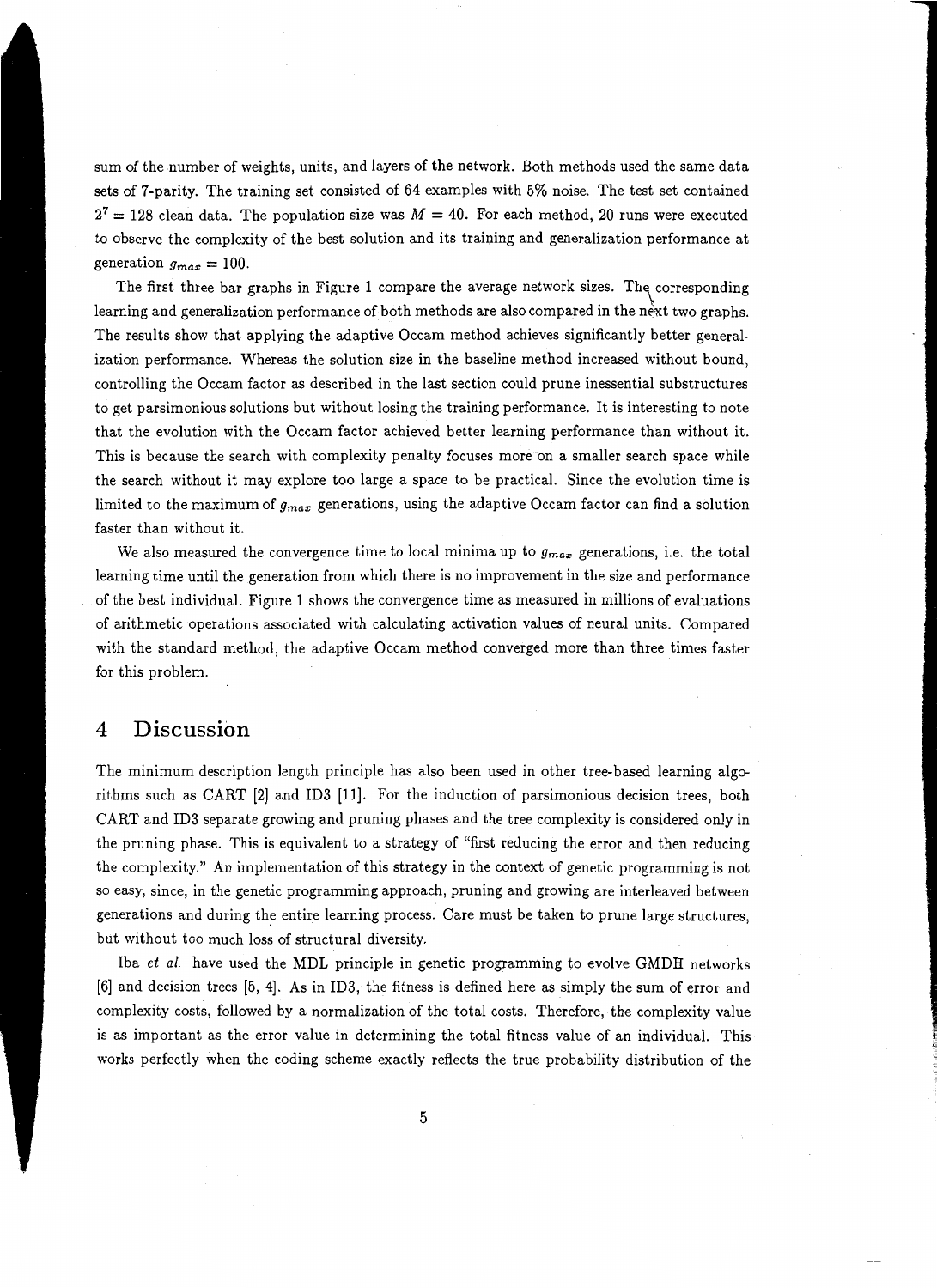

Figure 1: *Comparison of performance with and without complexity penalty*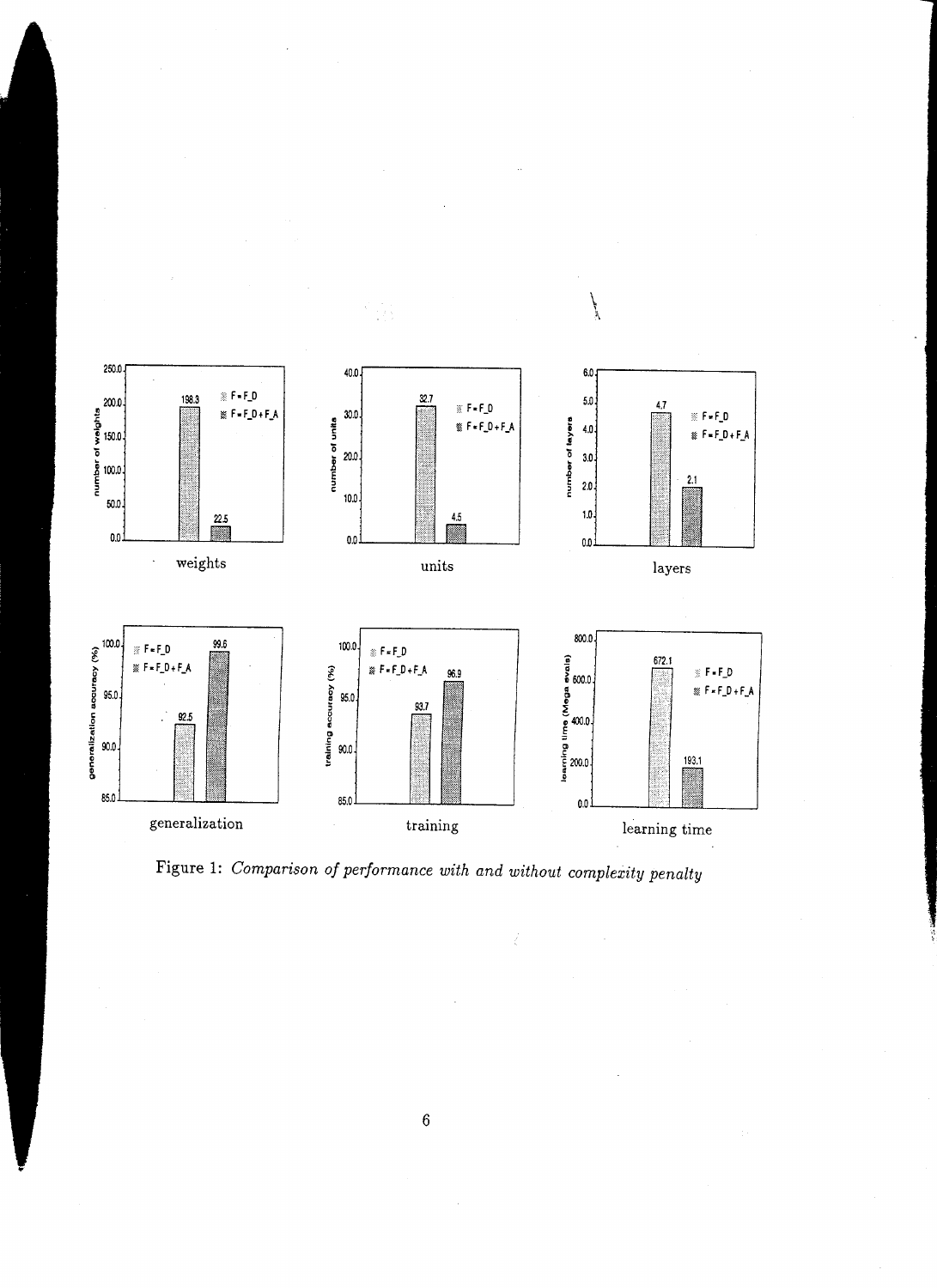environment. One possible drawback in this implementation of the MDL principle in genetic programming is the lack of flexibility in balancing accuracy with parsimony in unknown environments. That is, there is a risk that the network size may be penalized too much, resulting in premature convergence in spite of other diversity-increasing measures, such as a large crossover rate.

The adaptive Occam method described in the previous section tries to avoid premature convergence by normalizing the error and complexity values separately and balancing their relative weight dynamically. The dynamic change of the Occan's factor is an improvement over the previous work of the authors [16, 17], where a small constant was used. In early stages of learning, a strong increase in tree complexity is allowed by keeping the Occam factor small, which usually results in fast error reduction. The small Occam factor also results in robust convergence to the desired training accuracy, since premature convergence is avoided due to increased diversity. In later stages, i.e., after the desired level of training performance is achieved, the adaptive Occam approach enforces a strong complexity penalty, which encourages parsimony. Overall, this has the effect of increasing generalization performance without getting stuck in local minima due to premature convergence. The control of the phase transition is not difficult since it is defined by the desired training accuracy which the user requires. Though other MDL-based tree induction methods also reward parsimony, the adaptive Occam approach is different in that it dynamically balances error and complexity costs.

While proposed in a different context, the adaptive fitness function presented in this paper has some similarity in spirit to *competitive fitness functions* [1, 14]. Standard fitness functions return the same fitness for an individual regardless of what other members are present in the population, demanding an accurate and consistent fitness measure throughout the evolutionary process. While the global accuracy can be easily computed when evolving solutions for many simple problems, it is often impractical for problems with greater complexity. In contrast, competitive fitness functions evaluate the fitness values depending on the constituents of the population. Angeline argues that competitive fitness functions provide a more robust training environment than independent fitness functions.

.I . T. :t'

Though the experiments have been done in the context of neural networks, the general method of balancing accuracy and parsimony can be used for the genetic induction of other classes of tree-structured programs as well. This is because the error and complexity values are normalized separately and the same adaptive balancing mechanism can be used for different definitions of error and complexity.

## **Acknowledgement**

This research was supported in part by the Real World Computing Program under the project SIFOGA.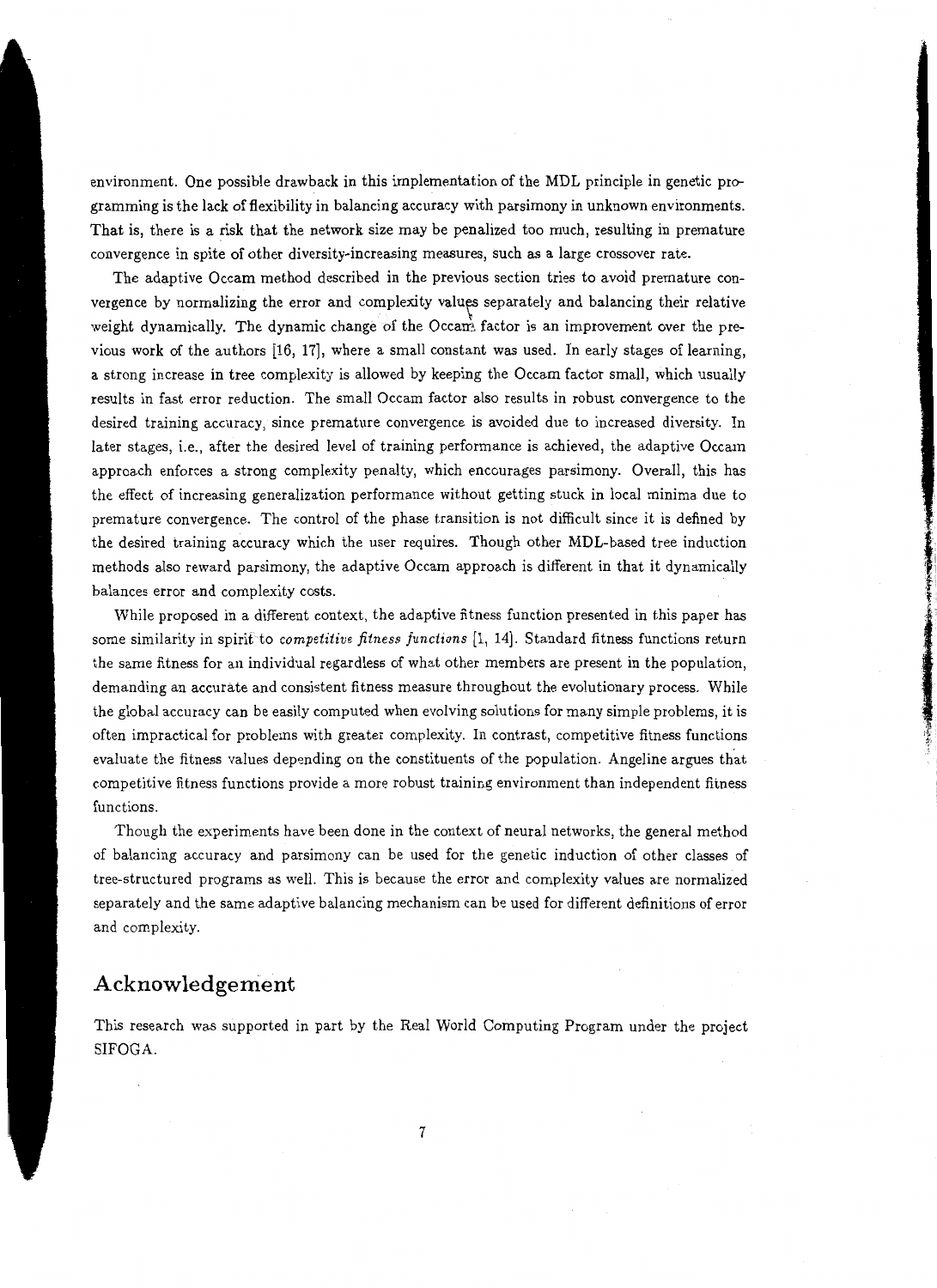# **References**

- (1) P. J. Angeline and J. B. Pollack. Competitive environments evolve better solutions for complex tasks. In S. Forrest, editor, *Proceedings of the Fifth International Conference on Genetic Algorithms (ICGA-93},* pages 264-270. Morgan Kaufmann, San Mateo, 1993.
- [2] L. Breiman, J. H. Friedman, R. A. Olshen, and C. J. Stone. *Classification and Regression Trees.* Wadsworth Int. Group, Belmont, C,A.., 1984.
- [3) D. B. Fogel. An information criterion for optimal neural network selection. *IEEE Transactions on Neural Networks,* 2(5):490-497, 1991.
- [4] H. Iba, H. de Garis, and T. Sato. Genetic programming using a minimum description length principle. In K. E. Kinnear, editor, *Advances in Genetic Programming,* pages 265-284. MIT Press, Cambridge, Cambridge, 1994.
- [5] H. Iba, T. Kurita, H. de Garis, and T. Sato. System identification using structured genetic algorithms. InS. Forrest, editor, *Proceedings of the Fifth International Conference on Genetic Algorithms (ICGA-93),* pages 279-286. Morgan Kaufmann, 1993.
- [6] A. G. Ivakhnenko. Polynomial theory of complex systems. *IEEE Transactions on Systems, Man, and Cybernetics,* 1(4):364-378, 1971.
- [7] K. E. Kinnear. Generality and difficulty in genetic programming: Evolving a sort. In S. Forrest, editor, *Proceedings of the Fifth International Conference on Genetic Algorithms (ICGA-93},*  pages 287-294. Morgan Kaufmann, San Mateo, 1993.
- [8] K. E. Kinnear, editor. *Advances in Genetic Programming.* MIT Press, Cambridge, Cambridge, 1994.
- [9] J. R. Koza. *Genetic Programming: On the Programming of Computers by Means of Natural Selection.* MIT Press, Cambridge, 1992.
- [10] J. R. Koza. *Genetic Programming II: Automatic Discovery of Reusable Programs.* MIT Press, Cambridge, 1994.
- [11] J. R. Quinlan and R. L. Rivest. Inferring decision trees using the minimum description length principle. *Information and Computation.,* 80:227-248, 1989.
- [12] J. Rissanen. Universal coding, information, prediction, and estimation. *IEEE Transactions on Information Theory,* 30( 4):629-636, 1984.
- [13] J. Rissanen. Stochastic complexity and modeling. *The Annals of Statistics,* 14:1080-1100, 1986.
- [14] E. V. Siegel. Competitive evolving decision trees against fixed training cases for natural language processing. In K. E. Kinnear, editor, *Advances in Genetic Programming,* pages 409-423. MIT Press, Cambridge, Cambridge, 1994.